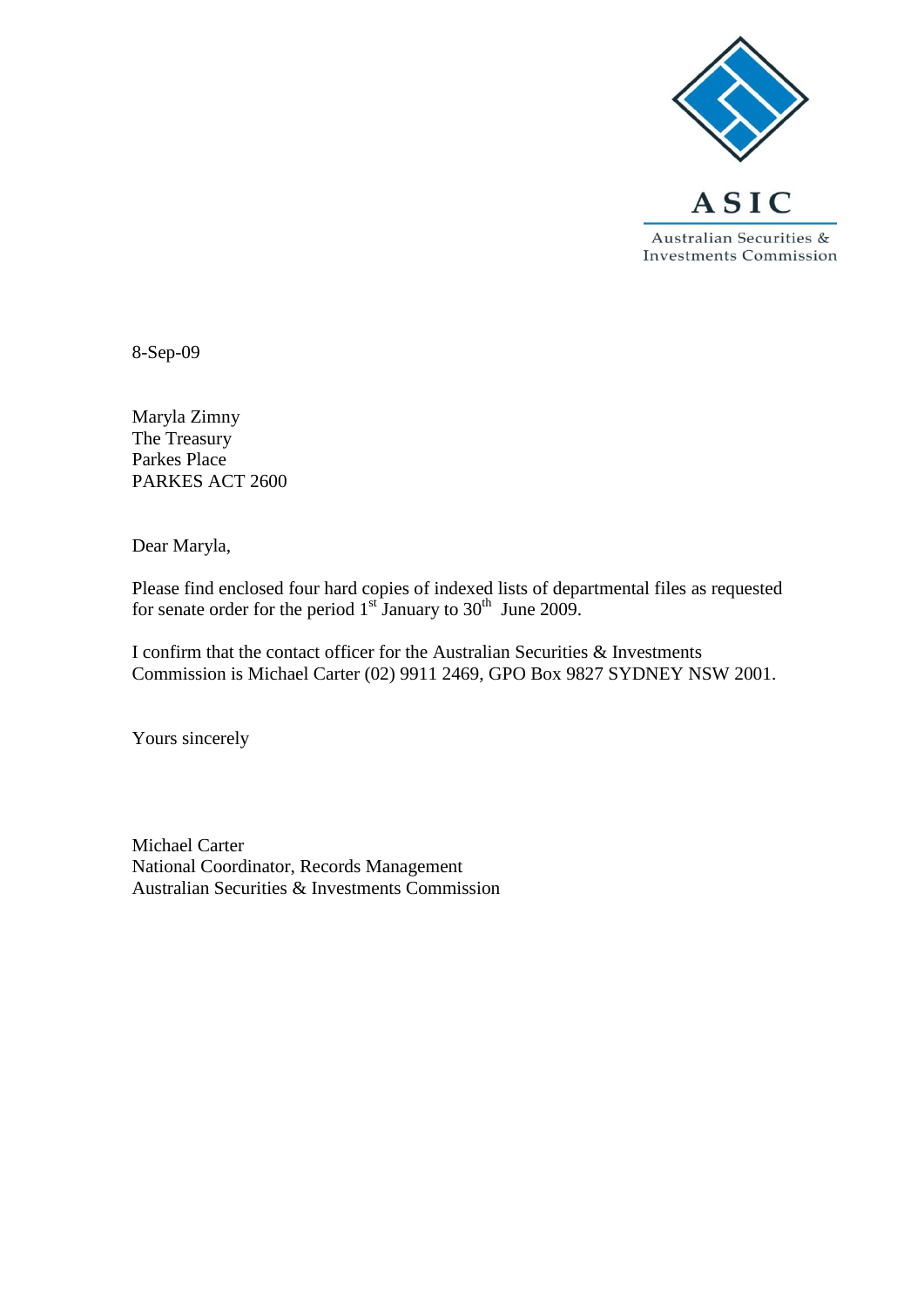

## **SENATE LIST ORDER NO 6**

## **AUSTRALIAN SECURITIES AND INVESTMENTS COMMISSION**

*Indexed File Lists Created between 1st January and 30th June 2008*

| Dates:                                 | $1ST$ January $-30th$ June 2009                                    |  |
|----------------------------------------|--------------------------------------------------------------------|--|
| <b>Contact:</b>                        | <b>Michael Carter</b> (02) 9911-2469<br>Michael.Carter@asic.gov.au |  |
| <b>Website Details:</b> Use link below | http:/www.asic.gov.au                                              |  |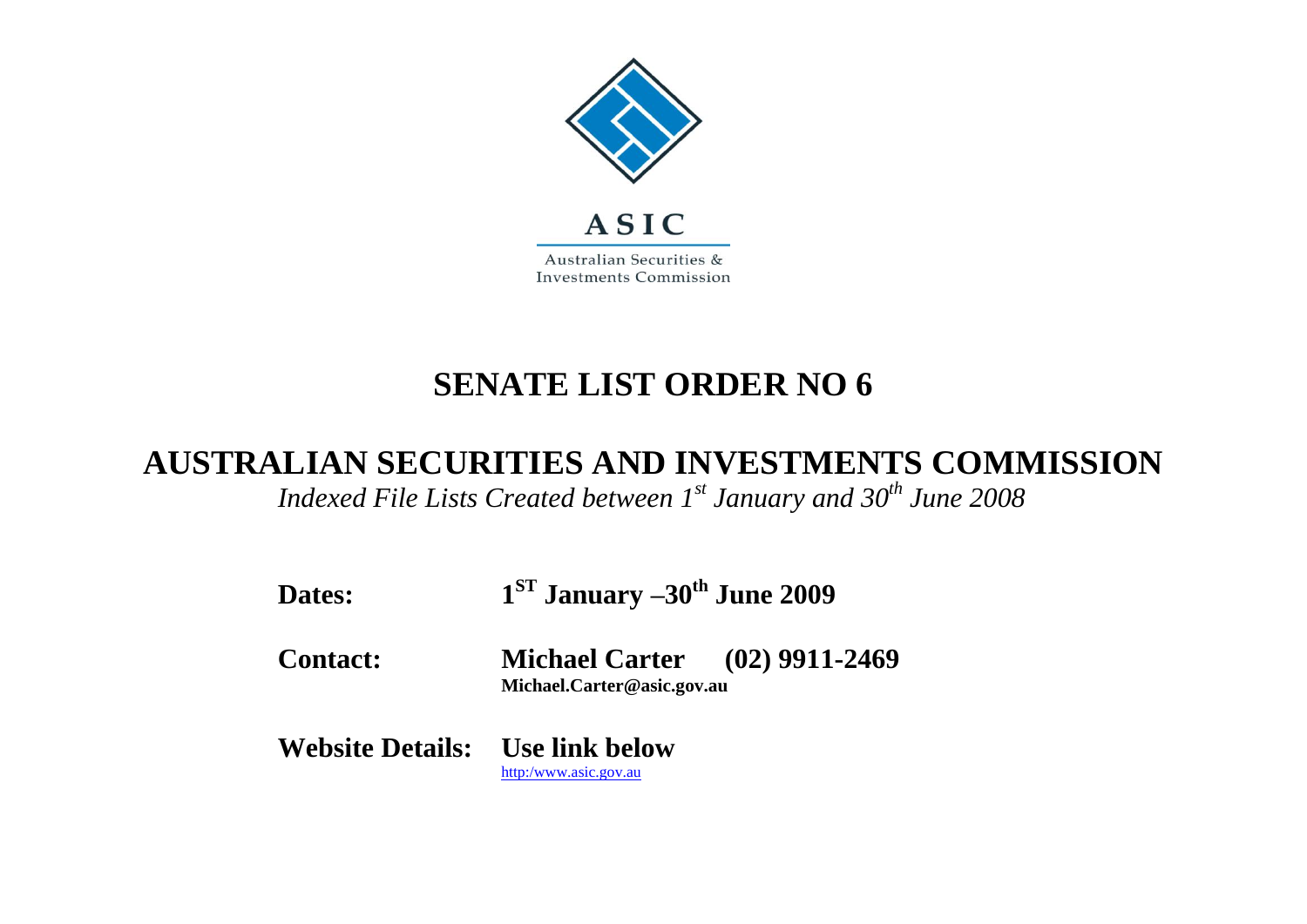PMR 2004/019969 ACCOUNTS SURVEILLANCE PROGRAMME JUNE 2004 OCA TARGETING FILE PMR 2009/000274 RUMOURTRAGE - GENERAL PMR 2009/000384 COUNTERPARTY RISK IN OTC MARKETS - SUMMER SCHOOL PAPER PMR 2009/000704 ADVICE STANDARD & COMPLEX FINANCIAL REPORTING GROUP FILE PART 11 PMR 2009/000902 GREAT DEPRESSION & RECESSION PMR 2009/001096 PRIVATE RULING PMR 2009/001351 G20 PMR 2009/001377 MARKET PARTICIPANTS & STOCKBROKERS MISCELLANEOUS MATTERS - CBC WORKING PAPERS PART 1 PMR 2009/001378 MARKET PARTICIPANTS & STOCKBROKERS MISCELLANEOUS MATTERS - CBC WORKING PAPERS PART 2 PMR 2009/001379 MARKET PARTICIPANTS & STOCKBROKERS MISCELLANEOUS MATTERS - CBC WORKING PAPERS PART 3 PMR 2009/001380 MARKET PARTICIPANTS & STOCKBROKERS MISCELLANEOUS MATTERS - CBC WORKING PAPERS PART 4 PMR 2009/001397 REGULATION OF TRUSTEE COMPANIES / PMR 2009/001432 MARKET PARTICIPANTS & STOCKBROKERS GENERAL ADMINISTRATION : CBC WORKING PAPERS PMR 2009/001446 MFS GROUP: CBC WORKING PAPERS PART 21 PMR 2009/001448 MFS GROUP: CBC WORKING PAPERS PART 22 PMR 2009/001655 CHANGES TO ASX MARKET RULES - ADVICE - AAA - INTERNAL PMR 2009/001657 CHANGES TO ASX LISTING RULES - ADVICE - AAA - INTERNAL PMR 2009/001809 RG 123 - LICENSING: DO I NEED AN AFS LICENSE? PMR 2009/001827 DEEDS REGISTER PMR 2009/002434 LONGER-TERM RETURNS REPORTING IN SUPERANNUATION FUND PERIODIC STATEMENTS PMR 2009/003143 SHORT SELLING (SEP 08) MARKET QUERIES AND ANSWERS PMR 2009/003563 OTC RISK DISCLOSURE PMR 2009/004297 S439A PROJECT - 2007 REPORTS MODERATED FOLDER 1 - PART 1 PMR 2009/004298 S439A PROJECT - 2007 REPORTS MODERATED FOLDER 2 - PART 2 PMR 2009/004299 S439A PROJECT - 2007 REPORTS MODERATED FOLDER 3 - PART 3 PMR 2009/004300 S439A PROJECT - 2007 REPORTS MODERATED FOLDER 4 - PART 4 PMR 2009/004301 S439A PROJECT - 2007 REPORTS MODERATED FOLDER 5 - PART 5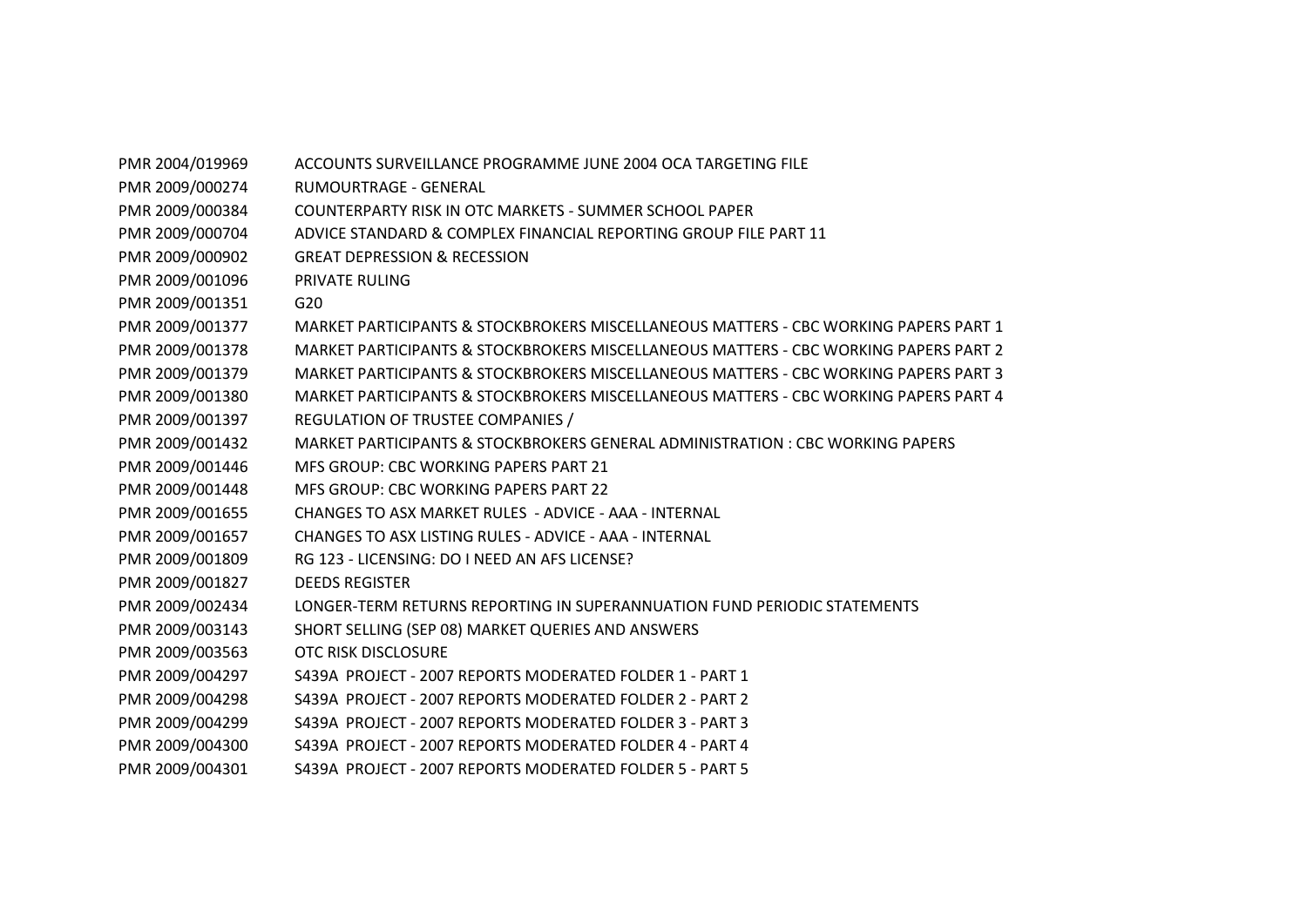PMR 2009/004302 S439A PROJECT - 2007 REPORTS MODERATED FOLDER 6- PART 6 PMR 2009/004303 S439A PROJECT - 2007 REPORTS MODERATED FOLDER 7- PART 7 PMR 2009/004304 S439A PROJECT - 2007 REPORTS MODERATED FOLDER 8- PART 8 PMR 2009/004305 S439A PROJECT - 2007 REPORTS MODERATED FOLDER 9- PART 9 PMR 2009/004306 S439A PROJECT - 2007 REPORTS MODERATED FOLDER 10 - PART 10 PMR 2009/004307 S439A PROJECT - 2007 REPORTS MODERATED FOLDER 11 - PART 11 PMR 2009/004308 S439A PROJECT - 2007 REPORTS MODERATED FOLDER 12 - PART 12 PMR 2009/004309 S439A PROJECT - 2007 REPORTS MODERATED FOLDER 13 - PART 13 PMR 2009/004310 S439A PROJECT - 2007 REPORTS MODERATED FOLDER 14 - PART 14 PMR 2009/004311 S439A PROJECT - 2007 REPORTS MODERATED FOLDER 15 - PART 15 PMR 2009/004312 S439A PROJECT - 2007 REPORTS MODERATED FOLDER 16 - PART 16 PMR 2009/004313 S439A PROJECT - 2007 REPORTS MODERATED FOLDER 17 - PART 17 PMR 2009/004314 S439A PROJECT - 2007 REPORTS MODERATED FOLDER 18 - PART 18 PMR 2009/004315 S439A PROJECT - 2007 REPORTS MODERATED FOLDER 19 - PART 19 PMR 2009/004316 S439A PROJECT - 2007 REPORTS MODERATED FOLDER 20 - PART 20 PMR 2009/004317 S439A PROJECT - 2007 REPORTS MODERATED FOLDER 21 - PART 21 PMR 2009/004318 S439A PROJECT - 2007 REPORTS MODERATED FOLDER 22 - PART 22 PMR 2009/004319 S439A PROJECT - 2007 REPORTS MODERATED FOLDER 23 - PART 23 PMR 2009/004320 S439A PROJECT - 2007 REPORTS MODERATED FOLDER 24 - PART 24 PMR 2009/004321 S439A PROJECT - 2007 REPORTS MODERATED FOLDER 25 - PART 25 PMR 2009/004323 S439A PROJECT - 2007 REPORTS MODERATED FOLDER 26 - PART 26 PMR 2009/004324 S439A PROJECT - 2007 REPORTS MODERATED FOLDER 27 - PART 27 PMR 2009/004735 CAPITAL REQUIREMENTS FOR MARKET PARTICIPANTS PMR 2009/004830 IMPROVING QUALITY OF ADVICE PROJECT (GENERAL) PMR 2009/004833 EXTERNAL MARKET/ INDUSTRY RESEARCH ON FINANCIAL PLANNING PMR 2009/004942 MARGIN LENDING LICENSING AND RESPONSIBLE LENDING PMR 2009/004994 OTC PROJECT: CAPITALISATION AND SYSTEMIC RISK PMR 2009/005103 STATUTORY COMPENSATION SCHEME